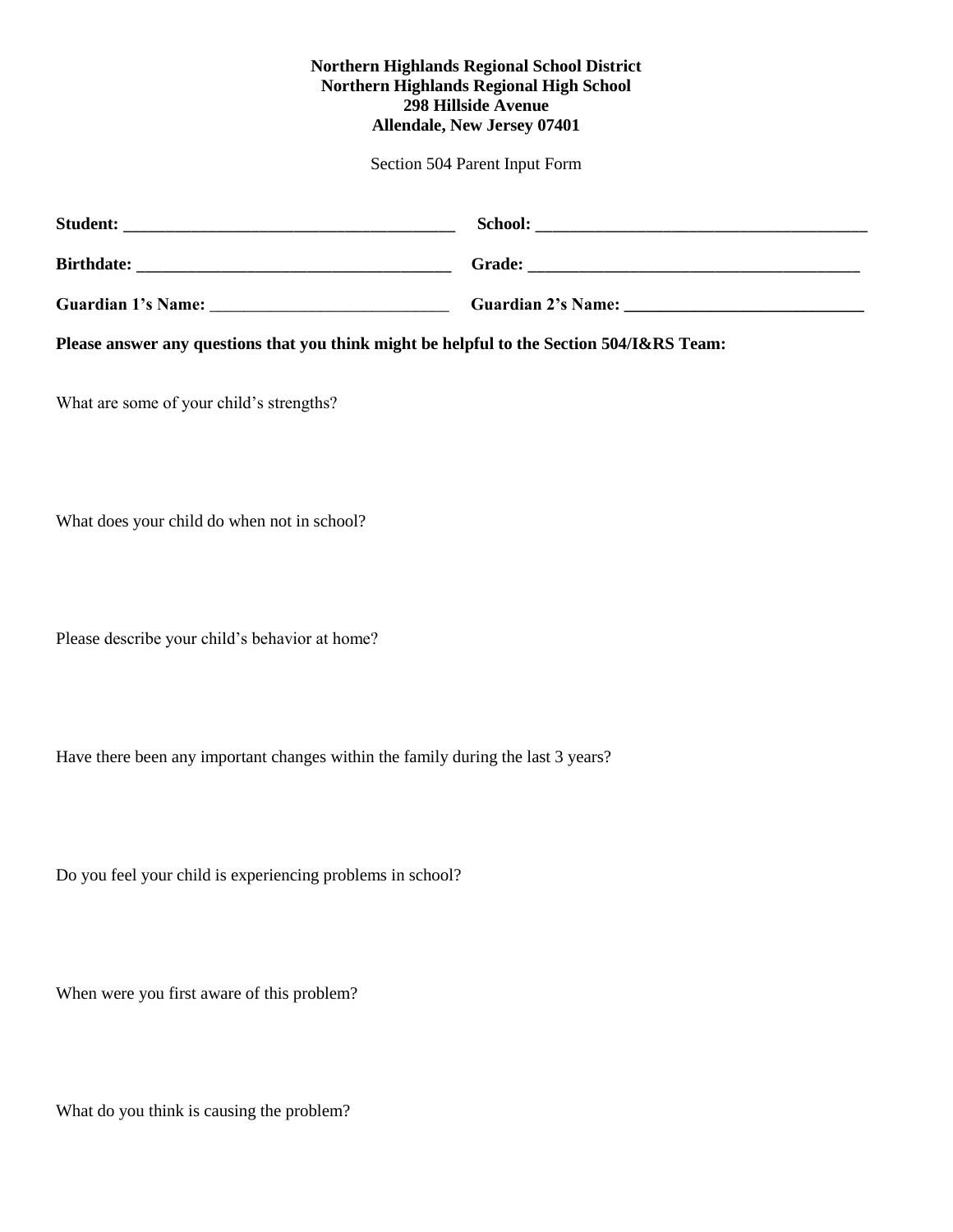What time does your child go to bed at night?

Does your child usually eat breakfast?

What methods of discipline are used with your child at home?

What is your child's reaction to discipline?

Has your child mentioned any problems with school? If so, how does he/she feel about the problem?

## **Health History**

Please describe any serious illnesses, accidents, or hospitalizations.

Does your child appear to have any physical health problems, including allergies?

Is your child receiving service(s) from another agency?